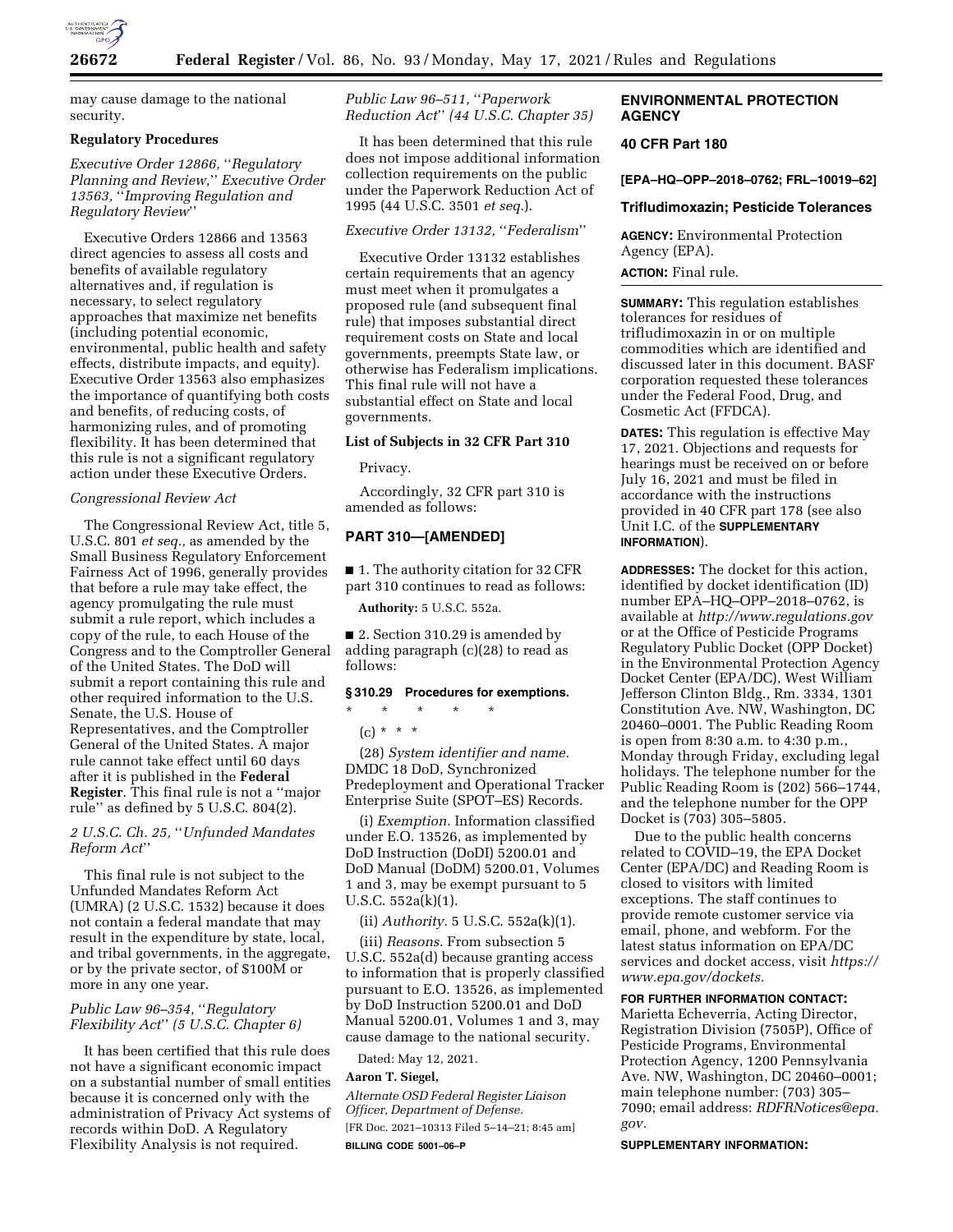# **I. General Information**

# *A. Does this action apply to me?*

You may be potentially affected by this action if you are an agricultural producer, food manufacturer, or pesticide manufacturer. The following list of North American Industrial Classification System (NAICS) codes is not intended to be exhaustive, but rather provides a guide to help readers determine whether this document applies to them. Potentially affected entities may include:

• Crop production (NAICS code 111).

• Animal production (NAICS code 112).

• Food manufacturing (NAICS code 311).

• Pesticide manufacturing (NAICS code 32532).

### *B. How can I get electronic access to other related information?*

You may access a frequently updated electronic version of EPA's tolerance regulations at 40 CFR part 180 through the Government Publishing Office's e-CFR site at *[http://www.ecfr.gov/cgi-bin/](http://www.ecfr.gov/cgi-bin/text-idx?&c=ecfr&tpl=/ecfrbrowse/Title40/40tab_02.tpl)  [text-idx?&c=ecfr&tpl=/ecfrbrowse/](http://www.ecfr.gov/cgi-bin/text-idx?&c=ecfr&tpl=/ecfrbrowse/Title40/40tab_02.tpl) [Title40/40tab](http://www.ecfr.gov/cgi-bin/text-idx?&c=ecfr&tpl=/ecfrbrowse/Title40/40tab_02.tpl)*\_*02.tpl.* 

## *C. How can I file an objection or hearing request?*

Under FFDCA section 408(g), 21 U.S.C. 346a, any person may file an objection to any aspect of this regulation and may also request a hearing on those objections. You must file your objection or request a hearing on this regulation in accordance with the instructions provided in 40 CFR part 178. To ensure proper receipt by EPA, you must identify docket ID number EPA–HQ– OPP–2018–0762 in the subject line on the first page of your submission. All objections and requests for a hearing must be in writing and must be received by the Hearing Clerk on or before July 16, 2021. Addresses for mail and hand delivery of objections and hearing requests are provided in 40 CFR 178.25(b).

In addition to filing an objection or hearing request with the Hearing Clerk as described in 40 CFR part 178, please submit a copy of the filing (excluding any Confidential Business Information (CBI)) for inclusion in the public docket. Information not marked confidential pursuant to 40 CFR part 2 may be disclosed publicly by EPA without prior notice. Submit the non-CBI copy of your objection or hearing request, identified by docket ID number EPA–HQ–OPP– 2018–0762, by one of the following methods:

• *Federal eRulemaking Portal: [http://](http://www.regulations.gov)  [www.regulations.gov.](http://www.regulations.gov)* Follow the online instructions for submitting comments. Do not submit electronically any information you consider to be CBI or other information whose disclosure is restricted by statute.

• *Mail:* OPP Docket, Environmental Protection Agency Docket Center (EPA/ DC), (28221T), 1200 Pennsylvania Ave. NW, Washington, DC 20460–0001.

• *Hand Delivery:* To make special arrangements for hand delivery or delivery of boxed information, please follow the instructions at *[http://](http://www.epa.gov/dockets/contacts.html) [www.epa.gov/dockets/contacts.html.](http://www.epa.gov/dockets/contacts.html)* 

Additional instructions on commenting or visiting the docket, along with more information about dockets generally, is available at *[http://](http://www.epa.gov/dockets) [www.epa.gov/dockets.](http://www.epa.gov/dockets)* 

### **II. Summary of Petitioned-For Tolerance**

In the **Federal Register** of April 19, 2019 (84 FR 16430) (FRL–9991–14), EPA issued a document pursuant to FFDCA section 408(d)(3), 21 U.S.C. 346a(d)(3), announcing the filing of a pesticide petition (PP 8F8709) by BASF corporation, 26 Davis Drive, P.O. Box 13528, Research Triangle Park, NC 27709. The petition requested that 40 CFR part 180 be amended by establishing tolerances for residues of the herbicide trifludimoxazin, in or on almond, hulls at 0.15 parts per million (ppm); fruit, citrus, group 10–10 at 0.01 ppm; fruit, pome, group 11–10 at 0.01 ppm; grain, cereal, forage, fodder and straw, group 16 (except rice) at 0.01 ppm; grain, cereal, group 15 at 0.01 ppm; nut, tree, group 14–12 at 0.01 ppm; peanut at 0.01 ppm; peanut, hay at 0.01 ppm; vegetable, foliage of legume, group 07 at 0.01 ppm; vegetable, legume, group 06 at 0.01 ppm. That document referenced a summary of the petition prepared by BASF Corporation, the registrant, which is available in the docket, *[http://](http://www.regulations.gov) [www.regulations.gov.](http://www.regulations.gov)* One comment was received on the notice of filing. EPA's response to this comment is discussed in Unit IV.C.

## **III. Aggregate Risk Assessment and Determination of Safety**

Section 408(b)(2)(A)(i) of FFDCA allows EPA to establish a tolerance (the legal limit for a pesticide chemical residue in or on a food) only if EPA determines that the tolerance is ''safe.'' Section 408(b)(2)(A)(ii) of FFDCA defines ''safe'' to mean that ''there is a reasonable certainty that no harm will result from aggregate exposure to the pesticide chemical residue, including all anticipated dietary exposures and all other exposures for which there is reliable information.'' This includes

exposure through drinking water and in residential settings but does not include occupational exposure. Section 408(b)(2)(C) of FFDCA requires EPA to give special consideration to exposure of infants and children to the pesticide chemical residue in establishing a tolerance and to ''ensure that there is a reasonable certainty that no harm will result to infants and children from aggregate exposure to the pesticide chemical residue. . . .''

Consistent with FFDCA section 408(b)(2)(D), and the factors specified in FFDCA section 408(b)(2)(D), EPA has reviewed the available scientific data and other relevant information in support of this action. EPA has sufficient data to assess the hazards of and to make a determination on aggregate exposure for trifludimoxazin including exposure resulting from the tolerances established by this action. EPA's assessment of exposures and risks associated with trifludimoxazin follows.

#### *A. Toxicological Profile*

EPA has evaluated the available toxicity data and considered its validity, completeness, and reliability as well as the relationship of the results of the studies to human risk. EPA has also considered available information concerning the variability of the sensitivities of major identifiable subgroups of consumers, including infants and children.

The available database of guideline studies for trifludimoxazin indicates that the primary target organs are the thyroid and liver. Trifludimoxazin is a protoporphyrinogen oxidase (PPO) inhibitor. PPO is a key enzyme in chlorophyll and cytochrome pigments, as well as in heme. Although hematological effects associated with this class were observed, they are not considered adverse at the selected lowest-observable adverse-effects levels (LOAELs). Effects on the thyroid occurred in rats and consisted primarily of follicular cell hypertrophy/ hyperplasia and altered colloid of the thyroid after subchronic and chronic exposure durations. Increased relative thyroid weights were also observed in male rats; however, thyroid hormones were not adversely affected after subchronic exposure for males and females. Liver effects (increased alanine aminotransferase (ALT) and alkaline phosphatase (ALP), organ weight, and histopathology) were also observed at the same dose as thyroid effects in male rats after subchronic exposure. In mice, increased liver weight, increased  $\gamma$ glutamyl transferase (GGT), and hypertrophy were observed after subchronic exposures. Increased liver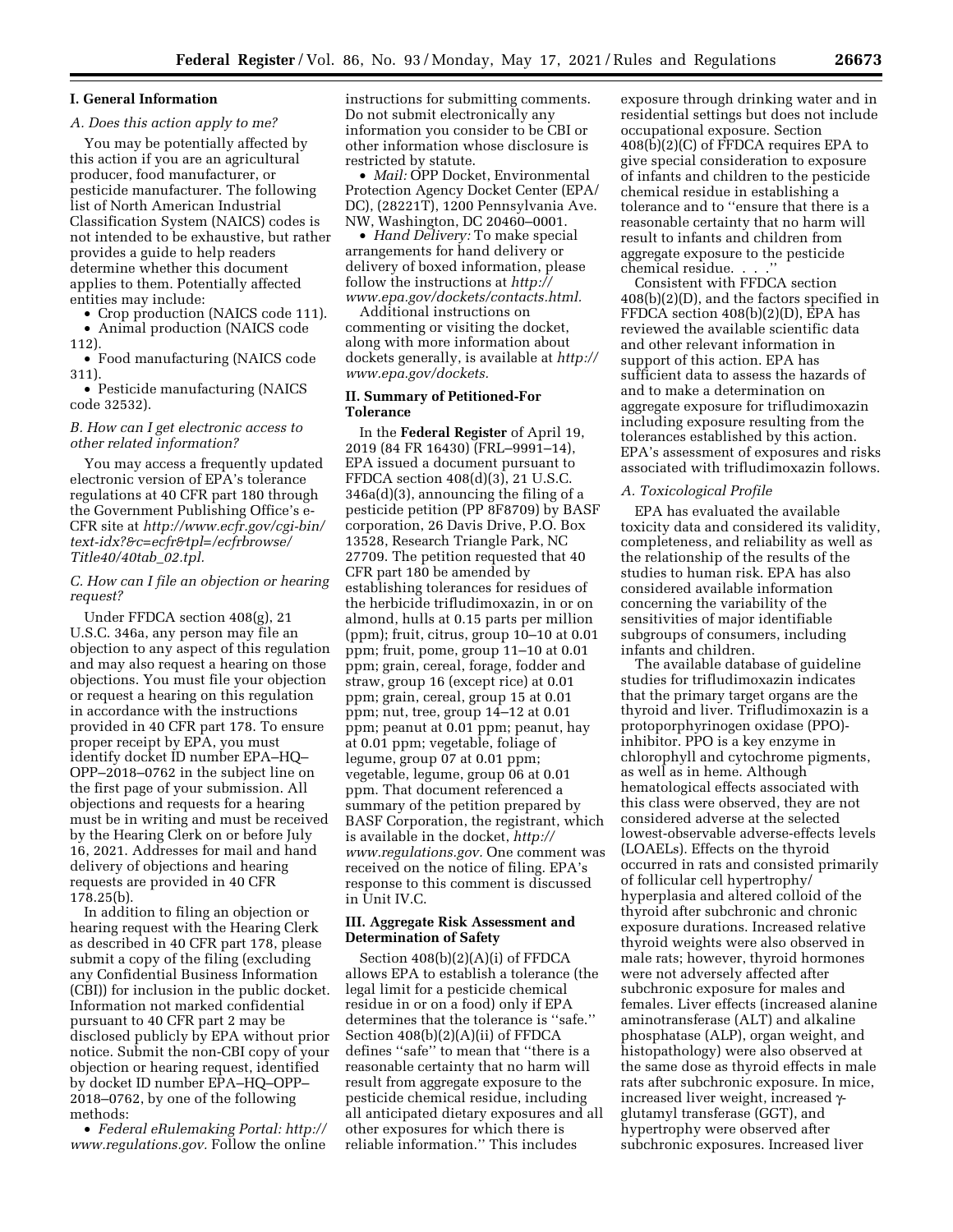weight, foci of (eosinophilic) cellular alteration, centrilobular hypertrophy, macrovesicular fatty change and centrilobular pigment storage was observed in male mice and oval cell hyperplasia and (multi)focal necrosis was observed in female mice after chronic exposure. After chronic exposure to the rat, increased pigment, multinucleated hepatocytes, and bile duct hyperplasia in the liver was observed at the same dose as thyroid effects. Effects on the reproductive system were observed as evidence of increased abnormal sperm in male rats in the extended one generation reproductive toxicity study (EOGRTS), and as effects to the epididymis in rats after subchronic and chronic exposure.

Trifludimoxazin did not demonstrate neurotoxic potential in either acute or subchronic neurotoxicity studies in rats. Observations suggestive of neurotoxicity were seen in the 90-day subchronic study in dogs (*e.g.,* functional observational battery (FOB) deficits, histopathological findings in the spinal cord and medulla oblongata (degeneration of fasciculus gracilis and white matter)), but no neurotoxicity effects were seen in either the 28-day dog study, which tested lower doses, or the chronic dog study, which tested higher doses relative to the 90-day study.

There were no adverse maternal or developmental effects observed in the rat developmental toxicity study at the limit dose. However, in the rabbit developmental study, decreased fetal body weight was observed at a lower dose than maternal toxicity (increased incidence of late abortions); thus, increased quantitative susceptibility was observed. The Extended One-Generation Reproductive Toxicity Study (EOGRTS) in rats demonstrated no increase in susceptibility as no effects were observed in the offspring while increased incidence and severity of follicular cell hypertrophy/hyperplasia and altered colloid in the thyroid was observed in the parental animals.

Immunotoxicity was not observed throughout the toxicity database. Additionally, there were no effects in the dermal toxicity study, including any effects to the thyroid.

The Agency has classified trifludimoxazin as ''suggestive evidence of carcinogenic potential'' based on thyroid tumors, driven by adenomas, observed in male rats at 750 ppm (33 mg/kg/day); an absence of treatmentrelated tumors in female rats and in male and female mice, and a lack of concern for mutagenicity. The Agency has concluded that quantification of cancer risk using a non-linear approach

(*i.e.,* reference dose (RfD)) will adequately account for all chronic toxicity, including potential carcinogenicity, that could result from exposure to trifludimoxazin. The chronic reference dose (0.11 mg/kg/day) is several times lower than the level at which tumors were observed.

Specific information on the studies received and the nature of the adverse effects caused by trifludimoxazin as well as the no-observed-adverse-effectlevel (NOAEL) and the lowest-observedadverse-effect-level (LOAEL) from the toxicity studies can be found at *[http://](http://www.regulations.gov) [www.regulations.gov](http://www.regulations.gov)* in pages 13–19 of document Trifludimoxazin: New Active Ingredient Human Health Risk Assessment for Registrations on Legume Vegetable Group 6, Foliage of Legume Vegetable Group 7, Citrus Fruit Group 10–10, Pome Fruit Group 11–10, Tree Nut Group 14–12, Cereal Grain Group 15 (except rice), Forage Fodder and Straw of Cereal Grain Group 16 (except rice), Peanut and Peanut Hay (hereinafter ''Trifludimoxazin Human Health Risk Assessment'') in docket ID number EPA–HQ–OPP–2018–0762.

# *B. Toxicological Points of Departure/ Levels of Concern*

Once a pesticide's toxicological profile is determined, EPA identifies toxicological points of departure (POD) and levels of concern to use in evaluating the risk posed by human exposure to the pesticide. For hazards that have a threshold below which there is no appreciable risk, the toxicological POD is used as the basis for derivation of reference values for risk assessment. PODs are developed based on a careful analysis of the doses in each toxicological study to determine the dose at which no adverse effects are observed (the NOAEL) and the lowest dose at which adverse effects of concern are identified (the LOAEL). Uncertainty/ safety factors are used in conjunction with the POD to calculate a safe exposure level—generally referred to as a population-adjusted dose (PAD) or a reference dose (RfD)—and a safe margin of exposure (MOE). For non-threshold risks, the Agency assumes that any amount of exposure will lead to some degree of risk. Thus, the Agency estimates risk in terms of the probability of an occurrence of the adverse effect expected in a lifetime. For more information on the general principles EPA uses in risk characterization and a complete description of the risk assessment process, see *[http://](http://www2.epa.gov/pesticide-science-and-assessing-pesticide-risks/assessing-human-health-risk-pesticides) [www2.epa.gov/pesticide-science-and](http://www2.epa.gov/pesticide-science-and-assessing-pesticide-risks/assessing-human-health-risk-pesticides)[assessing-pesticide-risks/assessing](http://www2.epa.gov/pesticide-science-and-assessing-pesticide-risks/assessing-human-health-risk-pesticides)[human-health-risk-pesticide.](http://www2.epa.gov/pesticide-science-and-assessing-pesticide-risks/assessing-human-health-risk-pesticides)* 

A summary of the toxicological endpoints for trifludimoxazin used for human risk assessment can be found in the Trifludimoxazin Human Health Risk Assessment.

#### *C. Exposure Assessment*

1. *Dietary exposure from food and feed uses.* In evaluating dietary exposure to trifludimoxazin, EPA considered exposure under the petitioned-for trifludimoxazin tolerances in 40 CFR part 180. EPA assessed dietary exposures from trifludimoxazin in food as follows:

i. *Acute exposure.* Quantitative acute dietary exposure and risk assessments are performed for a food-use pesticide, if a toxicological study has indicated the possibility of an effect of concern occurring as a result of a 1-day or single exposure. No such effects were identified in the toxicological studies for trifludimoxazin; therefore, a quantitative acute dietary exposure assessment is unnecessary.

ii. *Chronic exposure.* In conducting the chronic dietary exposure assessment EPA used the 2003–2008 food consumption data from the United States Department of Agriculture's (USDA's) National Health and Nutrition Examination Survey, What We Eat in America, (NHANES/WWEIA). As to residue levels in food, EPA conducted an unrefined chronic dietary exposure assessment using tolerance-level residues, 100 percent crop treated (PCT), and default processing factors.

iii. *Cancer.* Based on the Agency's analysis of the available data, EPA has concluded that a nonlinear RfD approach is appropriate for assessing cancer risk to trifludimoxazin. Quantification of cancer risk using a non-linear RfD approach will adequately account for all chronic toxicity, including carcinogenicity that could result from exposure to trifludimoxazin; therefore, a separate cancer dietary assessment was not conducted.

iv. *Anticipated residue and PCT information.* EPA did not use anticipated residue and/or PCT information in the dietary assessment for trifludimoxazin. Tolerance level residues and/or 100 PCT were assumed for all food commodities.

2. *Dietary exposure from drinking water.* The Agency used screening level water exposure models in the dietary exposure analysis and risk assessment for trifludimoxazin in drinking water. These simulation models take into account data on the physical, chemical, and fate/transport characteristics of trifludimoxazin. Further information regarding EPA drinking water models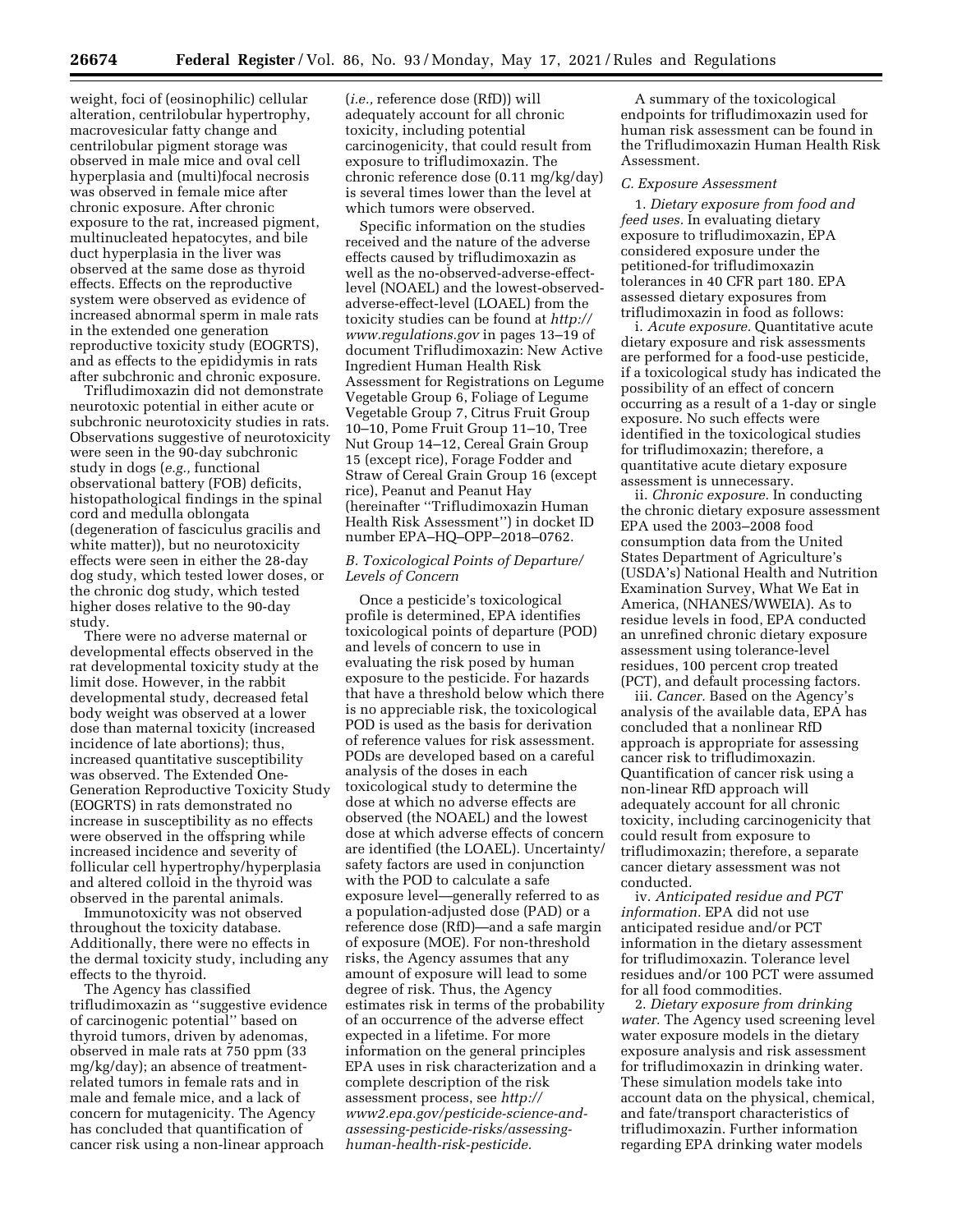used in pesticide exposure assessment can be found at *[http://www2.epa.gov/](http://www2.epa.gov/pesticide-science-and-assessing-pesticide-risks/about-water-exposure-models-used-pesticide)  [pesticide-science-and-assessing](http://www2.epa.gov/pesticide-science-and-assessing-pesticide-risks/about-water-exposure-models-used-pesticide)[pesticide-risks/about-water-exposure](http://www2.epa.gov/pesticide-science-and-assessing-pesticide-risks/about-water-exposure-models-used-pesticide)[models-used-pesticide.](http://www2.epa.gov/pesticide-science-and-assessing-pesticide-risks/about-water-exposure-models-used-pesticide)* 

Using the Pesticides in Water Calculator (PWC), Pesticide Root Zone Model and the Varying Volume Water Model (PRZM/VVWM), EPA calculated the estimated drinking water concentrations (EDWCs) of trifludimoxazin for acute and chronic exposures in surface and ground water. EPA used the modeled EDWCs directly in dietary exposure model to account for the contribution of trifludimoxazin residues in drinking water as follows: 5.0 ppb was used in acute dietary assessment and 3.6 ppb was used in chronic dietary risk assessment.

3. *From non-dietary exposure.* The term ''residential exposure'' is used in this document to refer to nonoccupational, non-dietary exposure (*e.g.,* for lawn and garden pest control, indoor pest control, termiticides, and flea and tick control on pets).

Trifludimoxazin is not registered for any specific use patterns that would result in residential exposure.

4. *Cumulative effects from substances with a common mechanism of toxicity.*  Section 408(b)(2)(D)(v) of FFDCA requires that, when considering whether to establish, modify, or revoke a tolerance, the Agency consider ''available information'' concerning the cumulative effects of a particular pesticide's residues and ''other substances that have a common mechanism of toxicity.''

The Agency has not found trifludimoxazin to share a common mechanism of toxicity with any other substances, and trifludimoxazin does not appear to produce a toxic metabolite produced by other substances. For the purposes of this tolerance action, therefore, EPA has assumed that trifludimoxazin does not have a common mechanism of toxicity with other substances. For information regarding EPA's efforts to determine which chemicals have a common mechanism of toxicity and to evaluate the cumulative effects of such chemicals, see EPA's website at *[http://](http://www2.epa.gov/pesticide-science-and-assessing-pesticide-risks/cumulative-assessment-risk-pesticides)  [www2.epa.gov/pesticide-science-and](http://www2.epa.gov/pesticide-science-and-assessing-pesticide-risks/cumulative-assessment-risk-pesticides)[assessing-pesticide-risks/cumulative](http://www2.epa.gov/pesticide-science-and-assessing-pesticide-risks/cumulative-assessment-risk-pesticides)[assessment-risk-pesticides.](http://www2.epa.gov/pesticide-science-and-assessing-pesticide-risks/cumulative-assessment-risk-pesticides)* 

### *D. Safety Factor for Infants and Children*

1. *In general.* Section 408(b)(2)(C) of FFDCA provides that EPA shall apply an additional tenfold (10X) margin of safety for infants and children in the case of threshold effects to account for prenatal and postnatal toxicity and the completeness of the database on toxicity and exposure unless EPA determines based on reliable data that a different margin of safety will be safe for infants and children. This additional margin of safety is commonly referred to as the FQPA Safety Factor (SF). In applying this provision, EPA either retains the default value of 10X, or uses a different additional safety factor when reliable data available to EPA support the choice of a different factor.

2. *Prenatal and postnatal sensitivity.*  There was evidence of quantitative prenatal susceptibility in the rabbit developmental toxicity study. However, the degree of concern is low because clear NOAELs were identified for the effects, and the selected endpoints and doses are protective of the observed developmental effects and observed susceptibility.

3. *Conclusion.* EPA has determined that reliable data show the safety of infants and children would be adequately protected if the FQPA SF were reduced to 1X. That decision is based on the following findings:

i. The toxicity database for trifludimoxazin is complete.

ii. Although there was evidence for neurotoxicity in the 90-day subchronic dog study, the degree of concern for the toxicity is low because this study is used as the basis for the risk assessment PODs and is protective of any potential neurotoxicity.

iii. Clear NOAELs were identified for the developmental/offspring effects observed in the rat and rabbit prenatal developmental studies, and endpoints selected for risk assessment are protective of these effects and the quantitative susceptibility observed in the rabbit developmental study and rat EOGRTS.

iv. There is no concern due to any residual uncertainties in the exposure database. No data gaps were identified, and exposure estimates are based upon conservative default assumptions. Tolerance-level residues and 100PCT are used in dietary exposure assessments, and residential exposures are not anticipated from the proposed use pattern. As such, residual uncertainty is negligible and does not impact considerations for the FQPA Safety Factor. EPA made conservative (protective) assumptions in the ground and surface water modeling used to assess exposure to trifludimoxazin in drinking water. These assessments will not underestimate the exposure and risks posed by trifludimoxazin.

## *E. Aggregate Risks and Determination of Safety*

EPA determines whether acute and chronic dietary pesticide exposures are safe by comparing aggregate exposure estimates to the acute PAD (aPAD) and chronic PAD (cPAD). For linear cancer risks, EPA calculates the lifetime probability of acquiring cancer given the estimated aggregate exposure. Short-, intermediate-, and chronic-term risks are evaluated by comparing the estimated aggregate food, water, and residential exposure to the appropriate PODs to ensure that an adequate MOE exists.

1. *Acute risk.* An acute aggregate risk assessment takes into account acute exposure estimates from dietary consumption of food and drinking water. No adverse effect resulting from a single oral exposure was identified and no acute dietary endpoint was selected. Therefore, trifludimoxazin is not expected to pose an acute risk.

2. *Chronic risk.* Using the exposure assumptions described in this unit for chronic exposure, EPA has concluded that the chronic risk estimates of food and drinking water for trifludimoxazin are below the Agency's LOC at <1% of the cPAD for the United States population and all population subgroups. There are no residential uses for trifludimoxazin.

3. *Short-term risk and Intermediateterm risk.* Short-term and intermediateterm aggregate exposure takes into account short-term and intermediateterm residential exposure plus chronic exposure to food and water (considered to be a background exposure level).

A short-term and intermediate-term adverse effect was identified; however, trifludimoxazin is not registered for any use patterns that would result in shortterm or intermediate-term residential exposure. Short-term and intermediateterm risk is assessed based on shortterm or intermediate-term residential exposure plus chronic dietary exposure. Because there is no short-term or intermediate-term residential exposure and chronic dietary exposure has already been assessed under the appropriately protective cPAD (which is at least as protective as the POD used to assess short-term risk), no further assessment of short-term risk is necessary, and EPA relies on the chronic dietary risk assessment for evaluating short-term and intermediateterm risk for trifludimoxazin.

4. *Aggregate cancer risk for U.S. population.* As indicated above, the Agency has determined that the noncancer chronic dietary assessment would account for any dietary cancer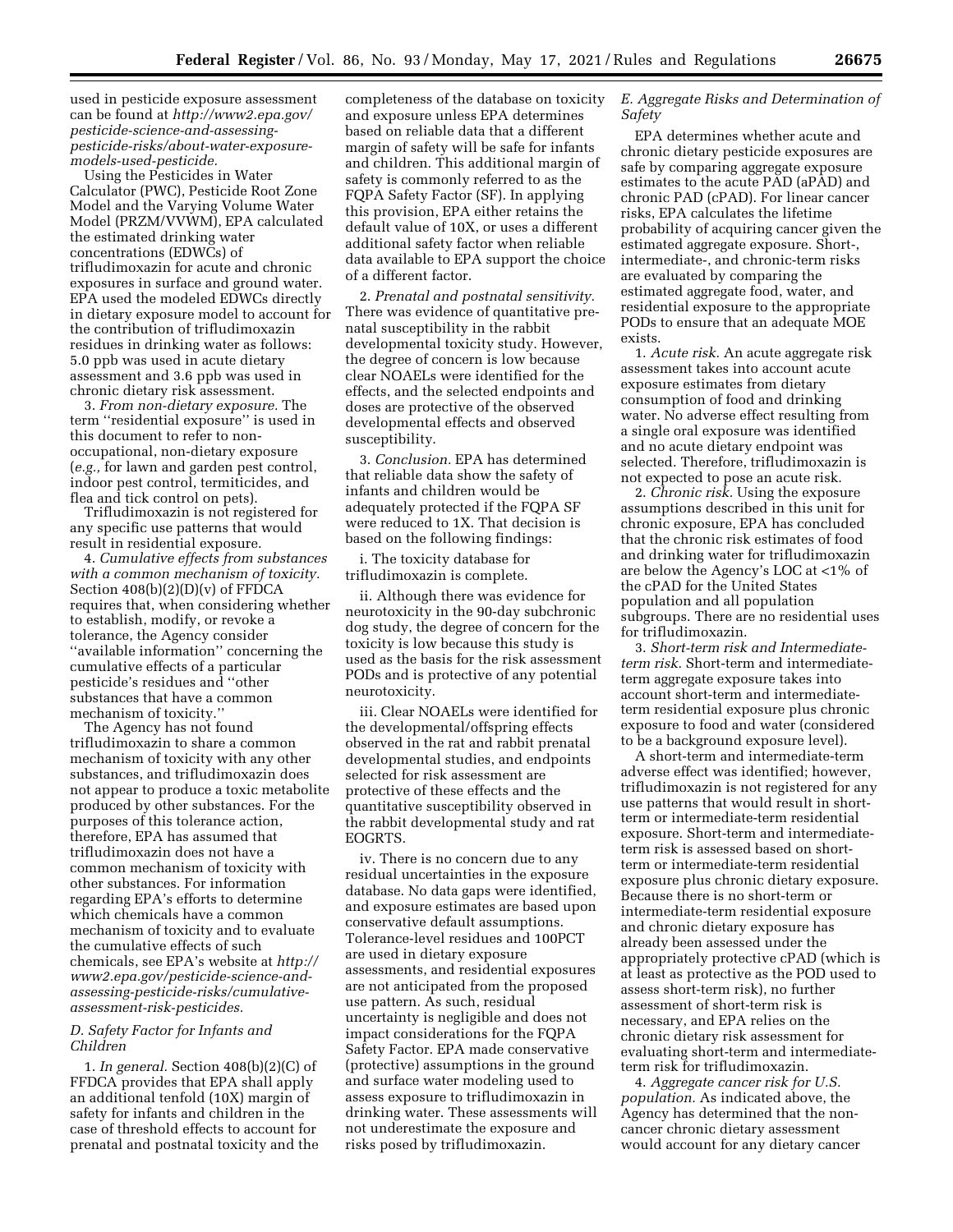risks. Based on the level of chronic risk being below the Agency's level of concern, EPA concludes aggregate exposure to trifludimoxazin will not pose a cancer risk.

5. *Determination of safety.* Based on these risk assessments, EPA concludes that there is a reasonable certainty that no harm will result to the general population, or to infants and children from aggregate exposure to trifludimoxazin residues.

#### **IV. Other Considerations**

## *A. Analytical Enforcement Methodology*

Adequate enforcement methodology (High-Performance Liquid Chromatography with tandem Mass Spectroscopy (HPLC–MS/MS) method (Method D147/02 in plant matrices)) is available to enforce the tolerance expression.

The method may be requested from: Chief, Analytical Chemistry Branch, Environmental Science Center, 701 Mapes Rd., Ft. Meade, MD 20755–5350; telephone number: (410) 305–2905; email address: *[residuemethods@](mailto:residuemethods@epa.gov) [epa.gov.](mailto:residuemethods@epa.gov)* 

#### *B. International Residue Limits*

In making its tolerance decisions, EPA seeks to harmonize U.S. tolerances with international standards whenever possible, consistent with U.S. food safety standards and agricultural practices. EPA considers the international maximum residue limits (MRLs) established by the Codex Alimentarius Commission (Codex), as required by FFDCA section 408(b)(4). The Codex Alimentarius is a joint United Nations Food and Agriculture Organization/World Health Organization food standards program, and it is recognized as an international food safety standards-setting organization in trade agreements to which the United States is a party. EPA may establish a tolerance that is different from a Codex MRL; however, FFDCA section 408(b)(4) requires that EPA explain the reasons for departing from the Codex level.

Trifludimoxazin is a new active ingredient, and no maximum residue limits (MRLs) have yet been established by Codex.

#### *C. Response to Comments*

One commenter expressed concern about the release of pesticide chemicals to the environment. The FFDCA does not authorize EPA to consider risks to the environment, per se; rather, the FFDCA authorizes EPA to establish tolerances that permit certain levels of pesticide residues in or on food when

the Agency can determine that such tolerances are safe. Taking into consideration the factors required in the FFDCA, EPA has made that safety determination for the tolerances subject to this action; the commenter provided no information relevant to that conclusion.

# *D. Revisions to Petitioned-For Tolerances*

Based upon review of submitted data, the Agency is establishing tolerances that vary from what the petitioner requested. The petitioner had requested to establish tolerance on the entire cereal crop groups 15 and 16; however, the Agency has determined that the petitioned tolerance for cereal crop groups 15 and 16 must be revised to exclude rice commodities. While there are no data gaps for human health, the Agency has insufficient environmental fate data to support a tolerance on rice; therefore, the request to allow use on rice on the trifludimoxazin label will not be granted at this time. Because the product will not be used on rice, tolerances are not needed for residues in or on rice. Consequently, EPA is excluding rice from the tolerances being set on cereal crop groups 15 and 16.

## **V. Conclusion**

Therefore, tolerances are established for residues of trifludimoxazin in or on almond, hulls; fruit, citrus, group 10–10; fruit, pome, group 11–10; grain, cereal, forage, fodder and straw, group 16 (except rice); grain, cereal, group 15 (except rice); nut, tree, group 14–12; peanut; peanut, hay; vegetable, foliage of legume, group 07 and vegetable, legume, group 06.

## **VI. Statutory and Executive Order Reviews**

This action establishes tolerances under FFDCA section 408(d) in response to a petition submitted to the Agency. The Office of Management and Budget (OMB) has exempted these types of actions from review under Executive Order 12866, entitled ''Regulatory Planning and Review'' (58 FR 51735, October 4, 1993). Because this action has been exempted from review under Executive Order 12866, this action is not subject to Executive Order 13211, entitled ''Actions Concerning Regulations That Significantly Affect Energy Supply, Distribution, or Use'' (66 FR 28355, May 22, 2001) or Executive Order 13045, entitled ''Protection of Children from Environmental Health Risks and Safety Risks'' (62 FR 19885, April 23, 1997), nor is it considered a regulatory action under Executive Order 13771, entitled ''Reducing Regulations

and Controlling Regulatory Costs'' (82 FR 9339, February 3, 2017). This action does not contain any information collections subject to OMB approval under the Paperwork Reduction Act (PRA) (44 U.S.C. 3501 *et seq.*), nor does it require any special considerations under Executive Order 12898, entitled ''Federal Actions to Address Environmental Justice in Minority Populations and Low-Income Populations'' (59 FR 7629, February 16, 1994).

Since tolerances and exemptions that are established on the basis of a petition under FFDCA section 408(d), such as the tolerances in this final rule, do not require the issuance of a proposed rule, the requirements of the Regulatory Flexibility Act (RFA) (5 U.S.C. 601 *et seq.*), do not apply.

This action directly regulates growers, food processors, food handlers, and food retailers, not States or Tribes, nor does this action alter the relationships or distribution of power and responsibilities established by Congress in the preemption provisions of FFDCA section  $408(n)(4)$ . As such, the Agency has determined that this action will not have a substantial direct effect on States or Tribal Governments, on the relationship between the National Government and the States or Tribal Governments, or on the distribution of power and responsibilities among the various levels of government or between the Federal Government and Indian Tribes. Thus, the Agency has determined that Executive Order 13132, entitled ''Federalism'' (64 FR 43255, August 10, 1999) and Executive Order 13175, entitled ''Consultation and Coordination with Indian Tribal Governments'' (65 FR 67249, November 9, 2000) do not apply to this action. In addition, this action does not impose any enforceable duty or contain any unfunded mandate as described under Title II of the Unfunded Mandates Reform Act (UMRA) (2 U.S.C. 1501 *et seq.*).

This action does not involve any technical standards that would require Agency consideration of voluntary consensus standards pursuant to section 12(d) of the National Technology Transfer and Advancement Act (NTTAA) (15 U.S.C. 272 note).

#### **VII. Congressional Review Act**

Pursuant to the Congressional Review Act (5 U.S.C. 801 *et seq.*), EPA will submit a report containing this rule and other required information to the U.S. Senate, the U.S. House of Representatives, and the Comptroller General of the United States prior to publication of the rule in the **Federal**